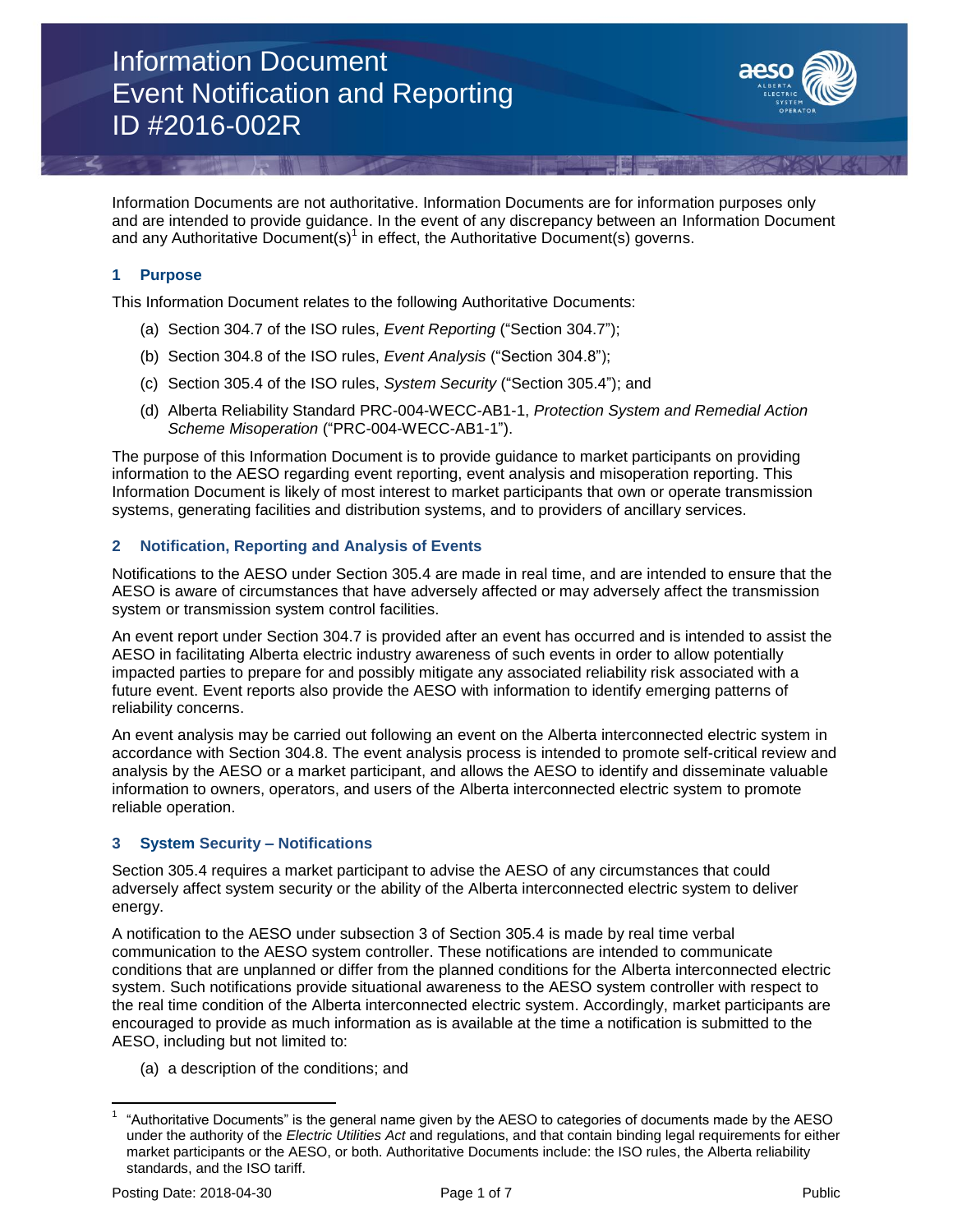

#### (b) the anticipated duration of the conditions.

The following are examples of situations in which a market participant may consider notifying the AESO system controller of a circumstance under subsection 3 of Section 305.4:

- (a) any change or potential change in the status of transmission lines and substations that could affect the reliability of the Alberta interconnected electric system. This may include, but is not limited to, a change in the status of line and substation equipment, protection systems, outage duration, remedial action schemes or communication capability;
- (b) events or circumstances relating to the market participant's facilities that could affect the reliability of the Alberta interconnected electric system. This may include, but is not limited to, adverse weather conditions, fires or bomb threats; and
- (c) forced outages on transmission lines or substation equipment that could affect the reliability of the Alberta interconnected electric system.

Events giving rise to a notification under Section 305.4 may also be the subject of an event report under Section 304.7 or event analysis under Section 304.8.

Note that notifications of planned outages are submitted to the AESO under Section 306.4 of the ISO rules, *Transmission Planned Outage Reporting and Coordination* or Section 306.5 of the ISO rules, *Generation Outage Reporting and Coordination*.

# **4 Event Reporting**

Section 304.7 requires a market participant to report events to the AESO, the NERC and other organizations as appropriate, that have impacted the operation of the transmission system or generating units.

# **4.1 Transient vs Sustained Forced Outage**

A forced outage generally results from the removal of a system element or a facility from the Alberta interconnected electric system due to circumstances such as defective equipment, adverse weather, adverse environment or a system condition. A forced outage may or may not cause an interruption of service to customers, depending on the transmission system configuration.

Subsection (a) of Appendices 1 and 4 of Section 304.7 refers to a "sustained outage". The following definitions published by the Canadian Electricity Association may provide guidance in determining whether a forced outage is sustained or transient (momentary):

"**Sustained Forced Outage:** A transmission line related forced outage the duration of which is one minute or more. It does, therefore, not include automatic reclosure events.

**Transient Forced Outage:** A transmission line forced outage the duration of which is less than one minute and is therefore, recorded as zero. It covers only automatic reclosure events." 2

# **4.2 Protection System Failure**

Examples of protection system failures that may impact the transmission system for the purposes of Appendix 1(f) include, but are not limited to, the failure of:

- (a) a protection system, excluding the related telecommunications, that protects a transmission facility greater than 200 kV, regardless of whether or not a functionally equivalent protection system remains in service;
- (b) a protection system, excluding the related telecommunications, that protects a transmission facility where a functionally equivalent protection system is not available;

 $\overline{a}$ 

<sup>2</sup> Canadian Electricity Association, *2012 Annual Report (2008-2012 data): Forced Outage Performance of Transmission Equipment; Equipment Reliability Information System*, at p. 4.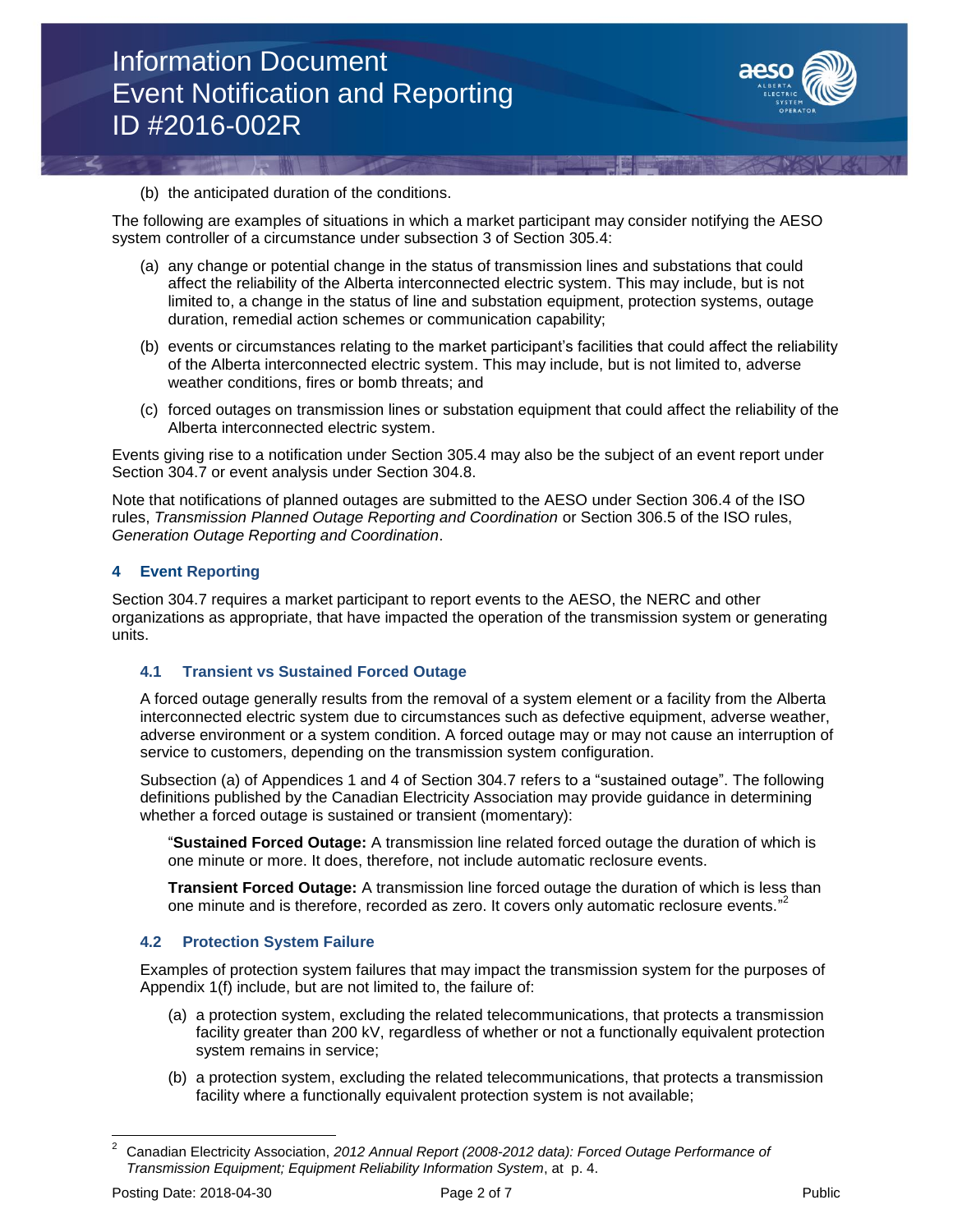

- (c) a teleprotection communication channel, where there is an equivalent backup teleprotection communication channel, and where the failure lasts for more than 24 consecutive hours; or
- (d) a teleprotection communication channel, where there is no equivalent backup teleprotection communication channel, and where the failure lasts for more than 10 consecutive minutes.

# **4.3 Event Reporting Form**

Events under Section 304.7 are reported to the AESO using the *[Event Reporting Form Template](https://www.aeso.ca/rules-standards-and-tariff/iso-rules/section-304-7/)*, located on the AESO website. A market participant provides information regarding the impact of the event on its own facilities in the *Event Reporting Form Template*.

The form may be emailed to:

- (a) [opsevents@aeso.ca](mailto:opsevents@aeso.ca) for all events, except for those events described under (b) below; or
- (b) [security@aeso.ca](mailto:XXXX@aeso.ca) for:
	- (i) damage or destruction that results from actual or suspected intentional human action;
	- (ii) physical threats which have the potential to degrade normal operation of a control centre; or
	- (iii) a suspicious device or activity.

# **5 Misoperation Reporting**

Reports to the AESO under requirement R3 of PRC-004-WECC-AB1-1 are provided following the misoperation of a protection system or remedial action scheme to confirm that the legal owner has analyzed and mitigated the misoperation of protection systems or remedial action schemes on transmission paths.

Such misoperations are reported to the AESO by email at: [opsevents@aeso.ca.](mailto:opsevents@aeso.ca)

# **6 Event Analysis**

The purpose of Section 304.8 is to promote a structured and consistent approach to performing event analyses in Alberta, which aligns with the NERC's Electric Reliability Organization Event Analysis Process.<sup>3</sup> An event analysis involves identifying what happened, why it happened and what can be done to prevent a reoccurrence of such events on the Alberta interconnected electric system.

# **6.1 Event Analysis – Event Categories**

In accordance with subsection 2(3) of Section 304.8, when the AESO conducts an event analysis, the AESO may categorize the event using the highest applicable category in Appendix 1, where Category 1 is the lowest and Category 5 is the highest. The AESO categorizes an event that is listed in Appendix 1as applicable. However, the events listed in Appendix 1 are not exhaustive and the AESO categorizes events based on the impact of the event on the reliability of the Alberta interconnected electric system.

# **6.2 Event Analysis – Reports**

Depending on the nature of the event, the AESO may request a brief report or an event analysis report or both from a market participant, pursuant to subsection 3 of Section 304.8. For such requests, the AESO includes the event category and type of report to be provided to the AESO.

When a Responsible Entity requests that the AESO provide an extension to the timeframes indicated in subsection 4(1) of Section 304.8, the AESO provides a written response to the extension request.

l <sup>3</sup> Materials relating to the NERC's Electric Reliability Organization Event Analysis Process are available on the NERC website at the following link: [http://www.nerc.com/pa/rrm/ea/Pages/EA-Program.aspx.](http://www.nerc.com/pa/rrm/ea/Pages/EA-Program.aspx) Please note that this link may change periodically.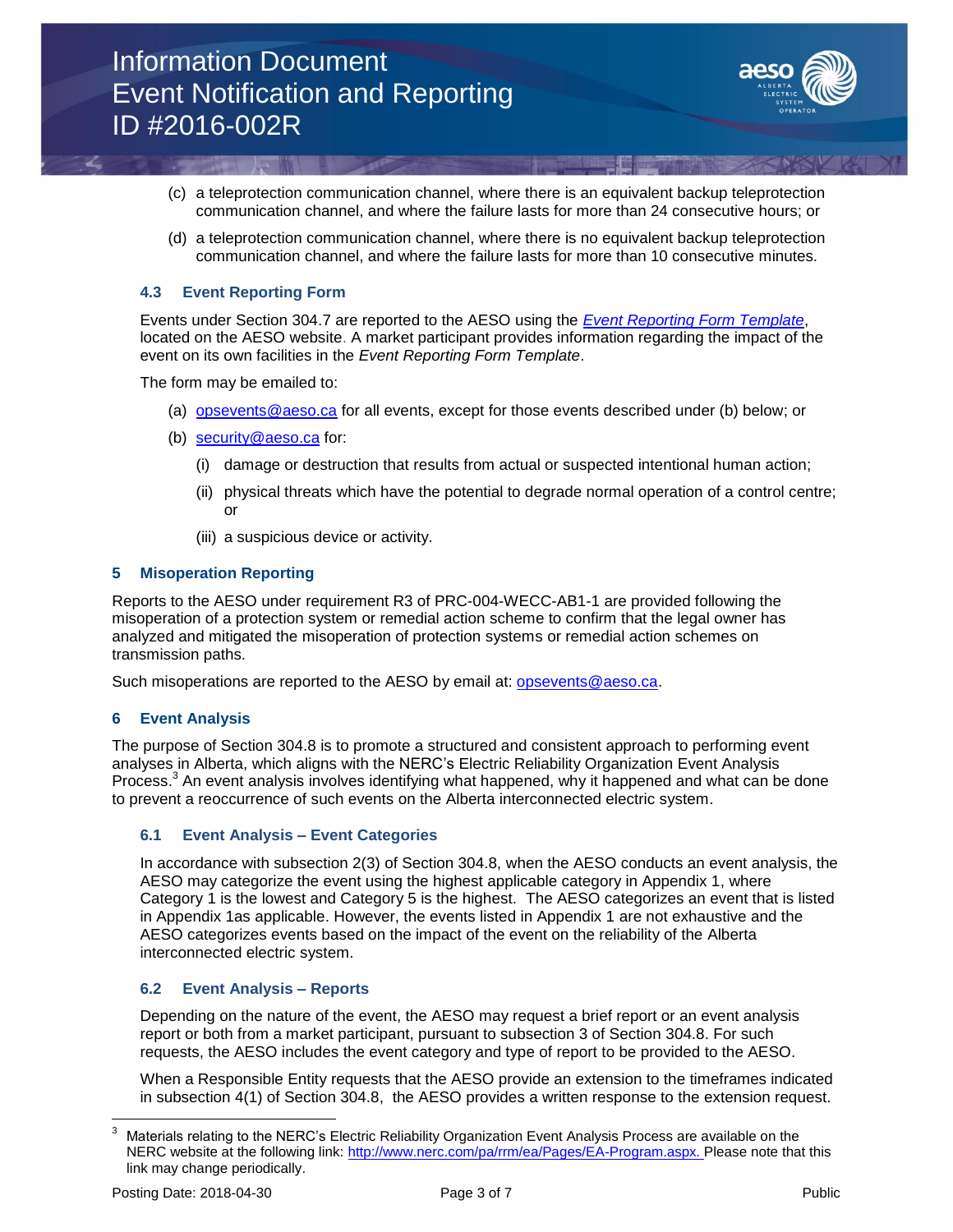

Where multiple Responsible Entities are involved in an event, or if portions of the event apply only to the AESO, the AESO may prepare a brief report or event analysis report which summarizes information received from Responsible Entities, pursuant to subsection 6(1) of Section 304.8.

# **6.3 Event Analysis – Brief Report**

Upon the AESO's request, a Responsible Entity prepares a brief report using the [Brief Report](http://www.nerc.com/pa/rrm/ea/ERO_EAP_Documents%20DL/Clean%20Appendix%20C%20-%20Brief%20Report%20Template%20V3.1.docx)  [Template](http://www.nerc.com/pa/rrm/ea/ERO_EAP_Documents%20DL/Clean%20Appendix%20C%20-%20Brief%20Report%20Template%20V3.1.docx) located on the NERC's website.

A Responsible Entity may consider the following guidance when completing the Brief Report Template:

# 1. **Reported Event Title**

Title used to further identify the event (provided by the AESO in its request), including the date of the event (YYYYMMDD), entity name, substation name or location as appropriate.

#### 2. **Submittal Date**

Date brief report was first submitted.

#### 3. **Subsequent Submittal Date**

Date brief report was updated, if applicable.

#### 4. **Entity Name (Item 1)**

Responsible Entity submitting the report.

# 5. **Brief Description (Item 4)**

A brief summary of what happened, when it happened and where it happened, as applicable. The brief summary does not describe the causes and conditions surrounding the event.

# 6. **Proposed Event Categorization (e.g. 1a, 2b)**

See the list of categories in Appendix 1 of Section 304.8.

#### 7. **Items 6 -12**

If the event did not involve generation, frequency, transmission facilities or load, items 6 - 12 may be left blank.

# 8. **Generation Tripped Off-line (Item 6)**

Total MW loss (gross) and names of the units that tripped off-line due to the event.

# 9. **Outage/Restoration Time (Item 12)**

Total outage time for each affected transmission facility, generating unit, or load, or a time estimate of pending restoration.

# 10. **Sequence of Events (Item 13)**

A chronological timeline of the events that took place leading up to and through the event for the purpose of causal analysis. This timeline does not include potential causes or narratives identifying the impact of various activities throughout the event.

#### 11. **Narrative ( Item17)**

A detailed description of the event using the sequence of events, single-line diagrams, available data and any assumptions, as necessary. The narrative explains the "what", "when", "how" and "where" aspects of the event in detail, as well as the impact. The narrative describes the potential causes of the event, preventive measures that could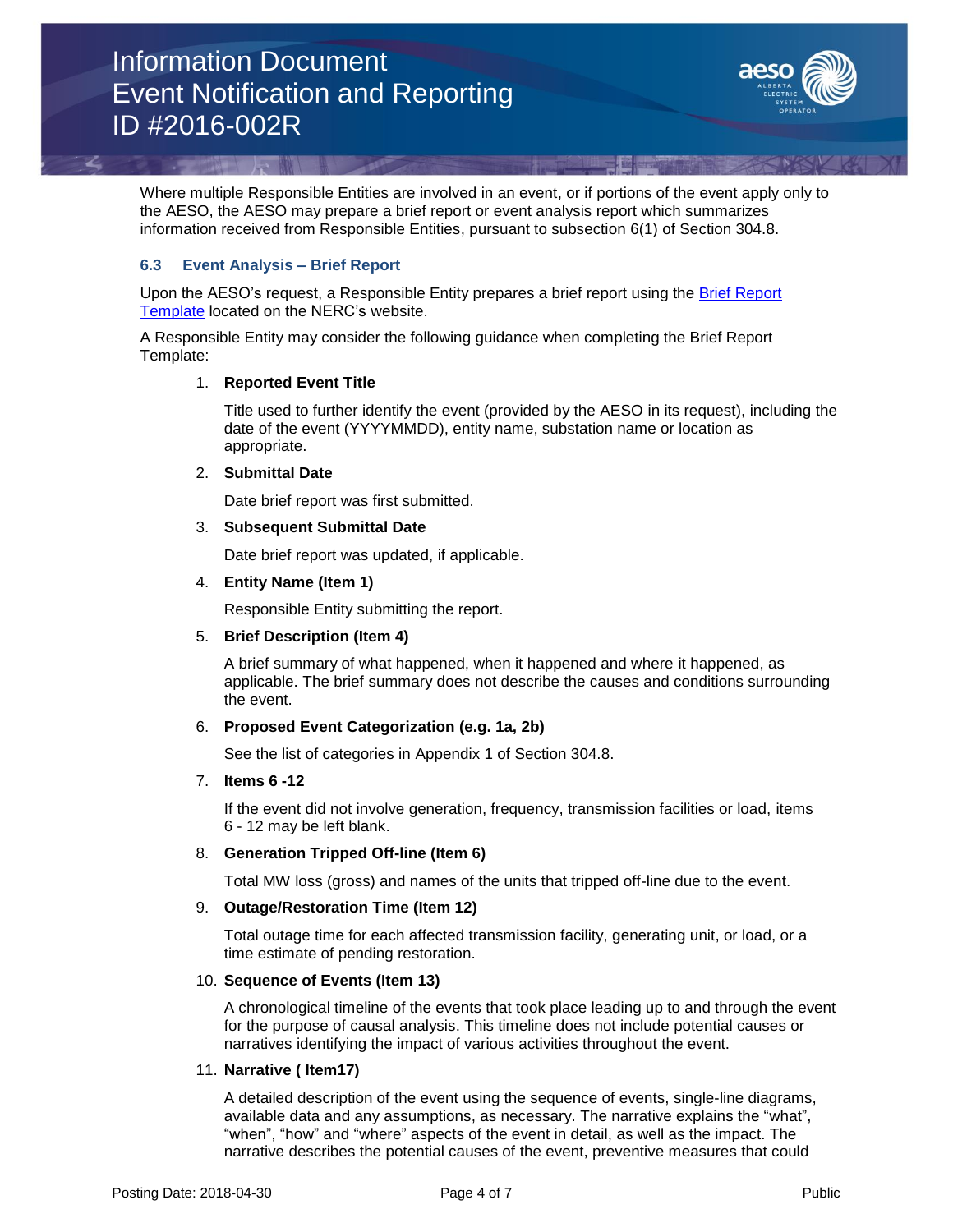

have prevented the event, corrective measures taken after the event, and any extent of the conditions identified.

# **6.4 Event Analysis – Event Analysis Report**

An event analysis report will typically be requested by the AESO for more significant events (Category 3 and above), but may be requested for lower category events.

Upon the AESO's request, a Responsible Entity prepares an event analysis report using the Event [Analysis Report Template](http://www.nerc.com/pa/rrm/ea/ERO_EAP_Documents%20DL/Clean%20Appendix%20D%20-%20Event%20Analysis%20Report%20Template%20V3.1.docx) located on the NERC's website.

A Responsible Entity may consider the following guidance when completing the Event Analysis Report Template:

#### **1. Report Cover Sheet**

- a. Reported Event Title used to further identify the event (provided by the AESO in its request), including the date of the event (YYYYMMDD), entity name, substation name or location as appropriate.);
- b. Date of Report;
- c. Responsible Entity Name; and
- d. Individual Author's Name.
- **2. Table of Contents**
- **3. Executive Summary**

#### **4. Event Overview**

A description of the pertinent facts related to the event, including pre and post event periods.

#### **5. Sequence of Events**

A sequence of events includes the date, time and duration (until restoration) of the event . This timeline is a building block for all other aspects of the analysis and is a starting point for the root cause analysis.

#### **6. Root Cause Analysis**

- a. A list of the causal factors of the event. The root cause analysis is a factual record to support the conclusions in the report; and
- b. Assign cause code (assigned by the Responsible Entity).

#### **7. Detailed System Analysis**

- a. System conditions prior to the event;
- b. Generation outage summary (relevant outage, planned or unplanned);
- c. Transmission outage summary (relevant outage, planned or unplanned);
- d. Effect on other entities and customers
	- 1. MW lost, in each of the following categories:
		- a) Load (both DOS and DTS): include the number of customers affected and how long they were without service if this information is available; and
		- b) Remedial action schemes, including the number of generators and customers affected, and the duration of interupped service, if available;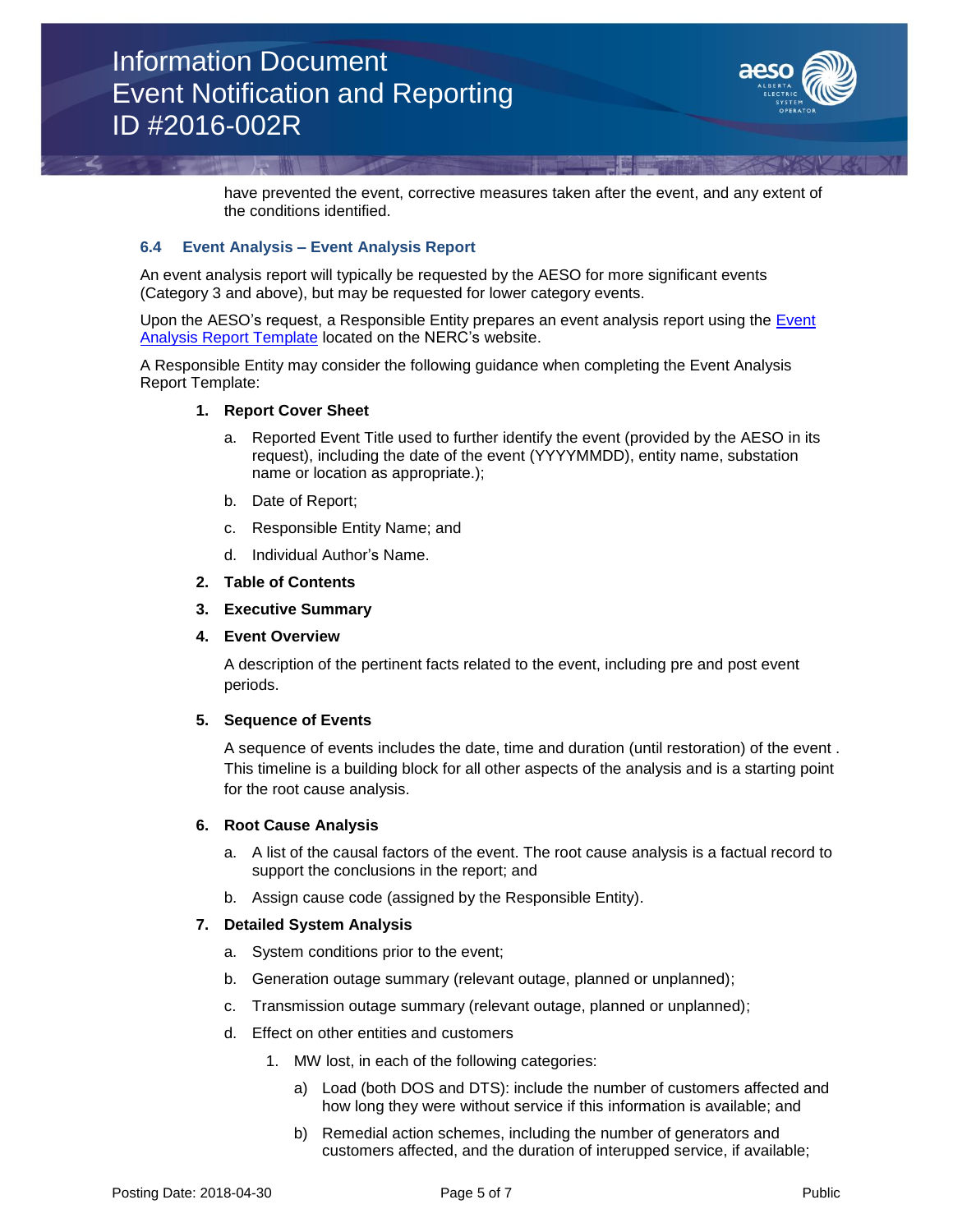

# e. Event response

- 1. Frequency excursions: frequency plot, from T-0 until the frequency reached steady-state;
- 2. Under-frequency load shed (UFLS): details of operation, including what blocks were shed and the MW per block;
- 3. Voltage excursions: voltage plots, from T-0 until the voltage reached steadystate;
- 4. Digital fault recording<sup>4</sup>;
- 5. Protection schemes (including remedial action schemes): operation with respect to design;
- 6. Details of any equipment malfunction that contributed to the disturbance, or equipment damage resulting from the disturbance; and
- 7. SCADA information; and
- f. Restoration observations.

#### **8. Findings, Conclusions, and Recommendations**

- a. Specific findings and conclusions;
- b. Recommendations including corrective actions, lessons learned and good industry practices; and
- c. A lesson learned is knowledge or understanding gained by experience that has a significant impact for an organization. The experience may be either positive or negative. Successes are also sources of lessons learned.

# **9. Appendices**

Responsible Entities are encouraged to include the following in an event analysis report:

- a. Single-line diagrams;
- b. Graphic representations (see event response in 7(e) above);
- c. Team members contributing in the report preperation; and
- d. Other relevant data.

# **6.5 Event Analysis – Cause Code**

An event analysis report uses cause codes to identify characteristics and attributes of events. The purpose of cause coding is to provide a structured, measurable, and continuously improvable approach to rationally characterize the causes of reportable events which can be used to identify trends and develop actionable transmission system risk reduction knowledge.

Responsible Entities are encouraged to use the NERC's *[Cause Code Quick Reference](https://www.nerc.com/pa/rrm/ea/EA%20Program%20Document%20Library/CCAP_Quick_Reference_Guide_2018.pdf)* located on the NERC website. These codes may be updated from time to time to align with the NERC's cause codes.

l

<sup>4</sup> In most cases printed traces from digital fault recording are adequate. However, if digital files are provided it is recommended that, to the extent possible, the disturbance data be reported in a format capable of being viewed, read and analyzed with a generic COMTRADE (IEEE C37.111-XXXX Standard Common Format for Transient Data Exchange for Power Systems) analysis tool, and that the data files be named in conformance with the IEEE C37.232-XXXX Recommended Practice for Naming Time Sequence Data Files.